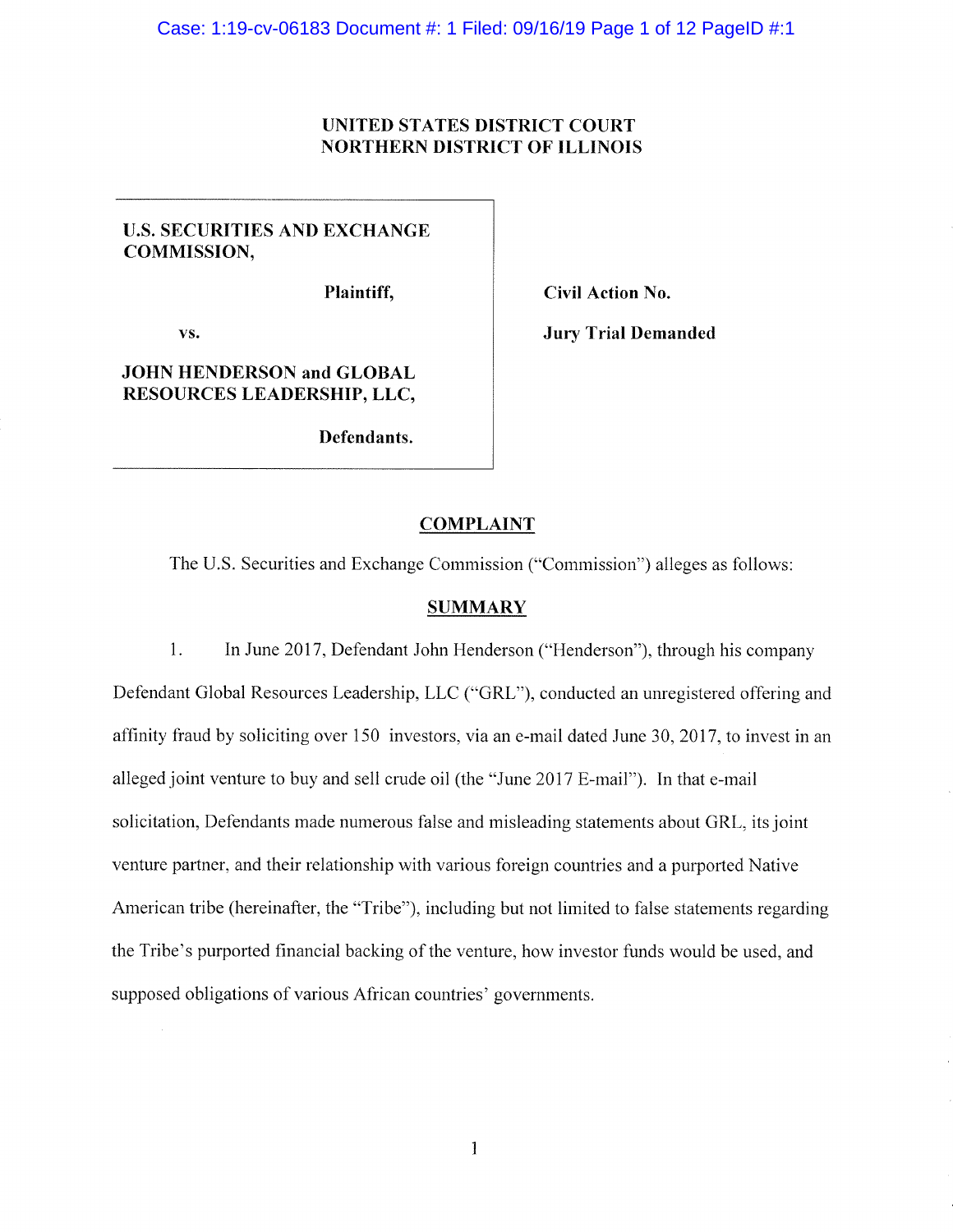## Case: 1:19-cv-06183 Document #: 1 Filed: 09/16/19 Page 2 of 12 PageID #:1

2. The June 2017 E-mail solicitation included several attachments describing various investment opportunities available to the potential investors, including Class A, B, and C Trade Investment Agreements with GRL that promised significant returns in short periods of time.

 $3<sub>1</sub>$ Defendant's June 2017 E-mail solicitation targeted individuals associated with a Christian college, Christian church, and other religious organizations with which Henderson was associated, including a church he founded, by employing various religious references. For example, Defendant introduced the investment opportunity as "a Kingdom vision that is For Christ and His Kingdom" and stated he had "been led by the Spirit to do this."

4. The June 2017 E-mail resulted in a \$10,000 investment by one investor ("Investor  $A$ ").

5. The June 2017 E-mail stated that the invested funds would be used to secure financial instruments necessary to facilitate the purchase of crude oiL Henderson, however, spent part of Investor A's funds on personal expenses.

6. Defendant Henderson committed fraud by knowingly or recklessly making materially false or misleading statements or omissions about the joint venture for which he was soliciting investments, including about the financial backing of the venture and how investor funds would be used. GRL committed fraud through the acts of Henderson.

7. By engaging in this conduct, as further described herein, each of the Defendants directly or indirectly engaged in and, unless restrained and enjoined by the Court, will continue to engage in, transactions, acts, practices and courses of business that violate Section 17(a) of the Securities Act of 1933 (the "Securities Act") [15 U.S.C.  $\S 77q(a)$ ], Section 10(b) of the Securities Exchange Act of 1934 (the "Exchange Act") [15 U.S.C.  $\S 78j(b)$ ] and Rule 10b-5 [17 C.F.R.  $\S$  240.10b-5] thereunder.

 $\overline{2}$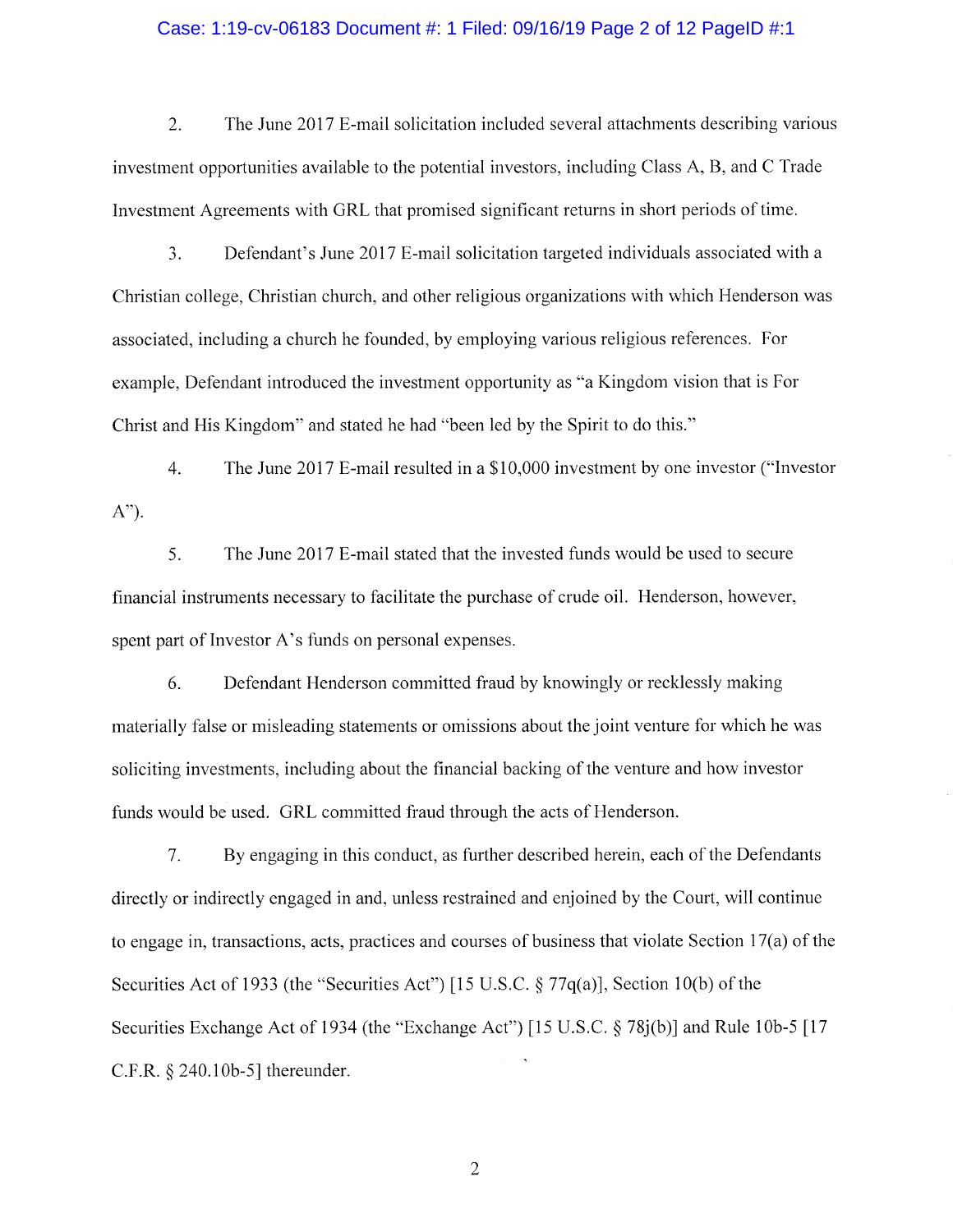## Case: 1:19-cv-06183 Document #: 1 Filed: 09/16/19 Page 3 of 12 PageID #:1

8. None of the securities offered or sold by Defendants were registered with the Commission, nor are they eligible for any exemption from registration.

9. By engaging in this conduct, as further described herein, each of the Defendants also violated and, unless restrained and enjoined by the Court, will continue to violate Sections 5(a) and 5(c) of the Securities Act [15 U.S.C. §§ 77e{a) and 77e(c)] by offering to sell, selling, and delivering after sales to the public, securities as to which no registration statement was or is in effect or on file with the Commission, and for which no exemption was or is available.

## JURISDICTION AND VENUE

10. The Court has jurisdiction over this action pursuant to Securities Aet Sections 20(b) and 22(a) [15 U.S.C.  $\S$  77t(b) and 77v(a)] and Exchange Act Sections 21(d), 21(e), and  $27$  [15 U.S.C.  $\S$  $\%$  78u(d), 78u(e) and 78aa]. Defendants made use of the means or instruments of interstate commerce, of the mails, or of the facilities of a national securities exchange in connection with the acts, transactions, practices, and courses of business alleged in this Complaint.

11. Venue lies in the Northern District of Illinois pursuant to Securities Act Section 22(a) [15 U.S.C.  $\S 77v(a)$ ] and Exchange Act Section 27 [15 U.S.C.  $\S 78aa$ ] because certain of the acts, practices, and courses of business constituting the violations of law alleged in this Complaint occurred within this district. Specifically, (i) Defendant Henderson resides in this district; (ii) GRL's main office is located at Henderson's residential address in this district; and (iii) at least some of the solicited potential investors reside in this district.

## DEFENDANTS

12. **John Henderson,** age 67, is a resident of Naperville, Illinois. Henderson is the founder, owner, President, and CEO of Global Resources Leadership, LLC.

 $\overline{\mathbf{3}}$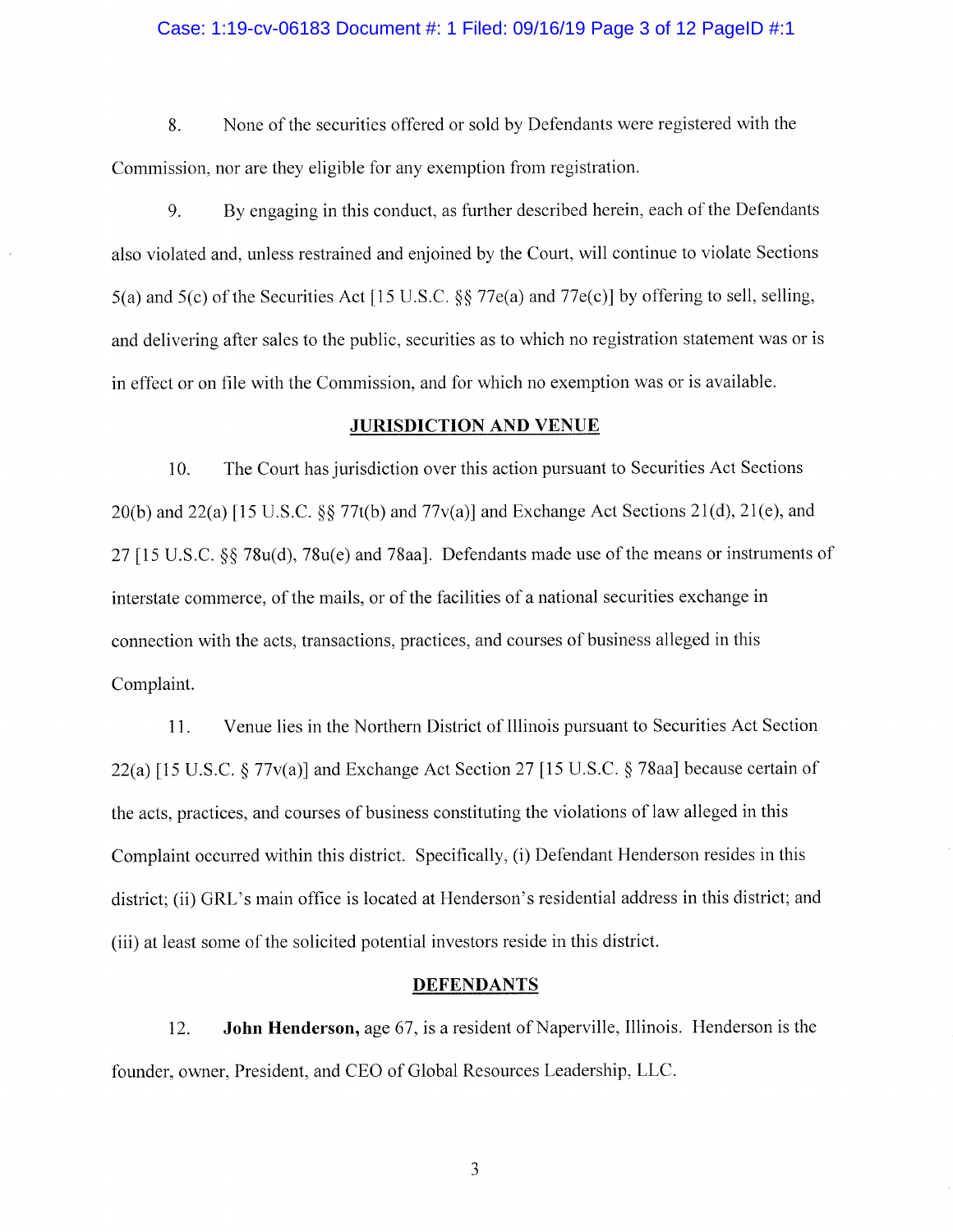## Case: 1:19-cv-06183 Document #: 1 Filed: 09/16/19 Page 4 of 12 PageID #:1

13. Global Resources Leadership, LLC is a Delaware-incorporated limited liability company. Its principal place of business is at John Ilenderson's home address in Naperville, Illinois.

## FACTUAL ALLEGATIONS

## The Joint Venture Agreement

14. Defendant Henderson purports to be a pastor and claims to be active in charitable activities. Although he has no formal business training or experience in the commodities industry, Henderson started GRL after being inspired by stories of successful entrepreneurs. He envisioned GRL as a vehicle to generate funds for his charitable activities.

15. In 2015, Henderson was introduced to Individual 1, a Nigerian national and resident of Georgia, and Individual 1's company (hereinafter, the "JV Partner"). Individual 1 is a bishop affiliated with churches in Nigeria and the United States. JV Partner purported to be engaged in the business of brokering the purchase of crude oil from the Nigerian National Petroleum Corporation ("NNPC") and selling that oil to refineries overseas. JV Partner effectively acted as a middle-n~an, to bring together the seller (NNPC) and buyers of oil.

16. According to Individual 1, as part of the crude nil transactions he brokered, NNPC required that the buyer post a financial instrument or guarantee before the oil could be released, in order to provide insurance, and protect NNPC against loss, in the event the oil was not delivered to the buyer (e.g., if the vessel was lost at sea). That financial instrument had to be issued by a bank in the form of a letter of credit or similar guarantee. Individual 1 could not afford to fund the financial instrument on his own, and so he began efforts to raise money to facilitate the NNPC oil deals.

17. After their introduction, Individual 1 and Henderson entered into a joint venture agreement through their respective entities, GRL and JV Partner, dated December 2015 and.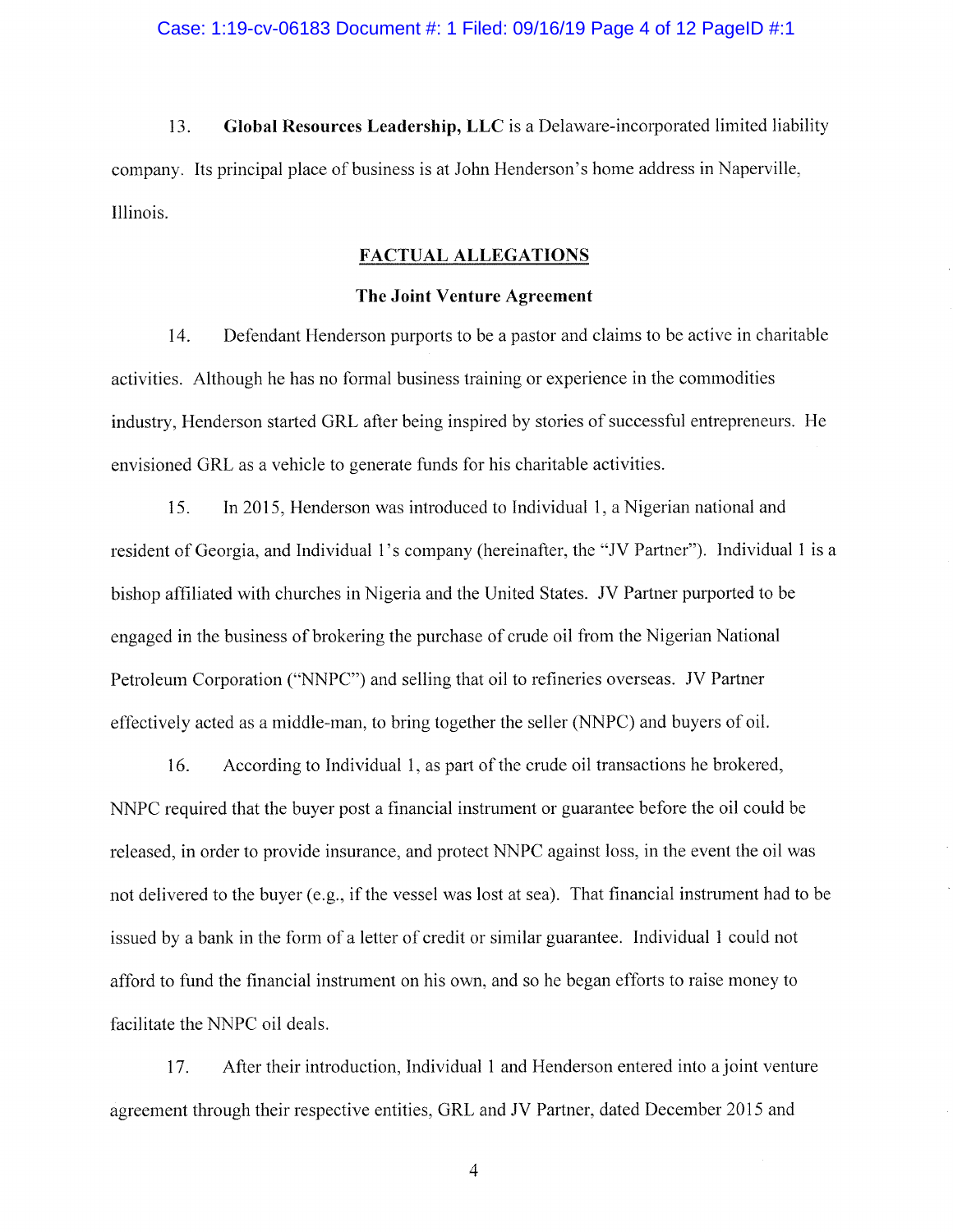## Case: 1:19-cv-06183 Document #: 1 Filed: 09/16/19 Page 5 of 12 PageID #:1

amended in July 2016 (the "JV Agreement"), for the purpose of brokering NNPC crude oil transactions. Pursuant to the JV Agreement, JV Partner, relying on Individual 1's contacts with NNPC, would procure the supply of crude oil. Under the JV Agreement, GRL would be responsible for raising and pooling money from U.S. investors, with the promise of exceptional returns, to fund the purchase of the financial instruments from banks.

## The June 2017 Securities Solicitation

1S. In furtherance of the JV Agreement, Henderson sent an e-mail soliciting investments on June 30, 2017 ("June 2017 E-mail"). The over 150 recipients were comprised of individuals associated with a Christian liberal arts college ("College 1"), and religious organizations with which Henderson was associated, including the church that he founded.

19. The June 2017 E-mail made multiple religious references. For example, Henderson referenced the investment opportunity as "a Kingdom vision that is For Christ and His Kingdom" that will purportedly "stir up the apostles, prophets, leaders, evangelists to lead the way in the church and in the world." Henderson also referred to his partner, Individual 1, as a"Nigerian believer" who is also an "apostle/tentmaker in Africa" and also stated that "we both have been led by the Spirit to do this."

20. The June 2017 E-mail also claimed that Henderson was starting a hedge fund for College 1 alumni and their networks called the "Sons and Daughters of Thunder" ("SDT") fund. To date, Henderson, on information and belief, has taken no steps to establish such a hedge fund.

21. The June 2017 E-mail, which included several attachments, described various investment opportunities available for the recipients of the e-mail. For instance, one of the attachments described an "Investment Fund" focused on funding trade deals involving crude oil. The attachment further stated that "we need to have a significant cashflow and shared risk with other investors." There were three additional attachments, each referred to as a "Trade"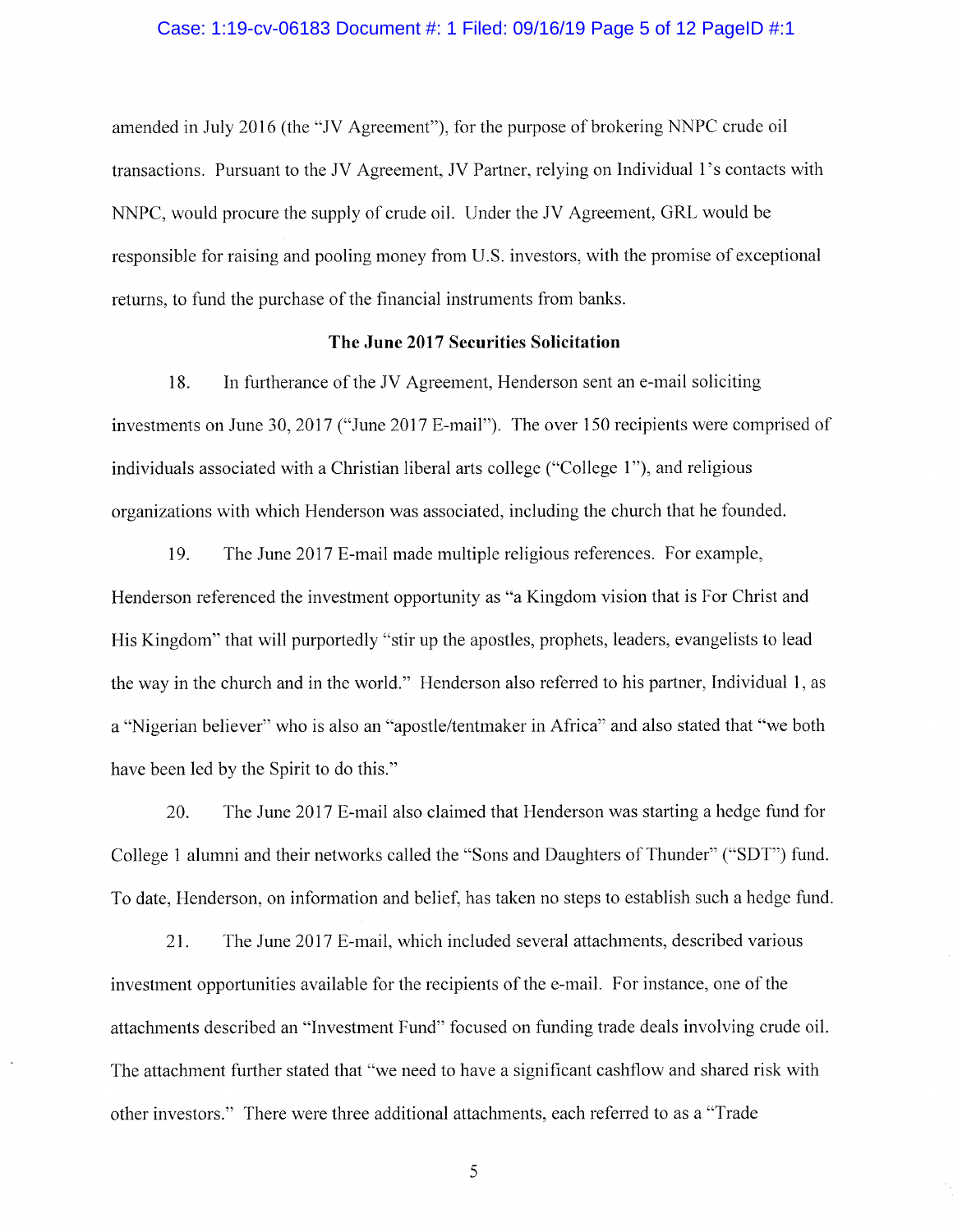## Case: 1:19-cv-06183 Document #: 1 Filed: 09/16/19 Page 6 of 12 PageID #:1

Investment Agreement with Global Resources Leadership." The attachments were titled, separately, "Class A", "Class B" and "Class C," and each attachment offered investments with significantly large returns in relatively short periods of time. For example, Henderson promised that a \$175,000 Class A investment would yield a \$1.3 million return in 90 days.

#### Henderson's Materially False and Misleading Statements

22. While soliciting investments via the June 2017 E-mail, Defendants knowingly and/or recklessly made (and were also negligent in making) several materially false or misleading statements or omissions, including that (1) the Tribe had established its own commercial bank and had promised the joint venture a \$250 million letter of credit; (2) the Tribe was providing the joint venture with \$200 billion in gold bullion that was being "monetized in the international market"; (3) the joint venture's assets would be "monetized and matched" by the governments of Ghana, Rwanda, Uganda and Ethiopia and that these governments were willing to provide sovereign assets so they would have "skin in the game"; and (4) the "Nigerian government is obligated to give us Sovereign Funds" to match the assets provided by the Tribe.

23. Each of these claims was materially false or misleading, as described herein.

24. Henderson falsely stated in the June 2017 E-mail that the Tribe had established its own commercial bank and had promised the joint venture a \$250 million letter of credit and access to \$200 billion in gold bullion that was being "monetized in the international market."

25. Henderson knew, ar was at least reckless in not knowing, that the Tribe did not have a bank and had never established a bank of any type. Henderson further knew, or was at least reckless in not knowing, that the Tribe had never promised the joint venture a \$250 million letter of credit. Prior to sending the June 2017 E-mail, Henderson did nothing to confirm or attempt to confirm that the Tribe had established a bank or that it had access to such funds.

b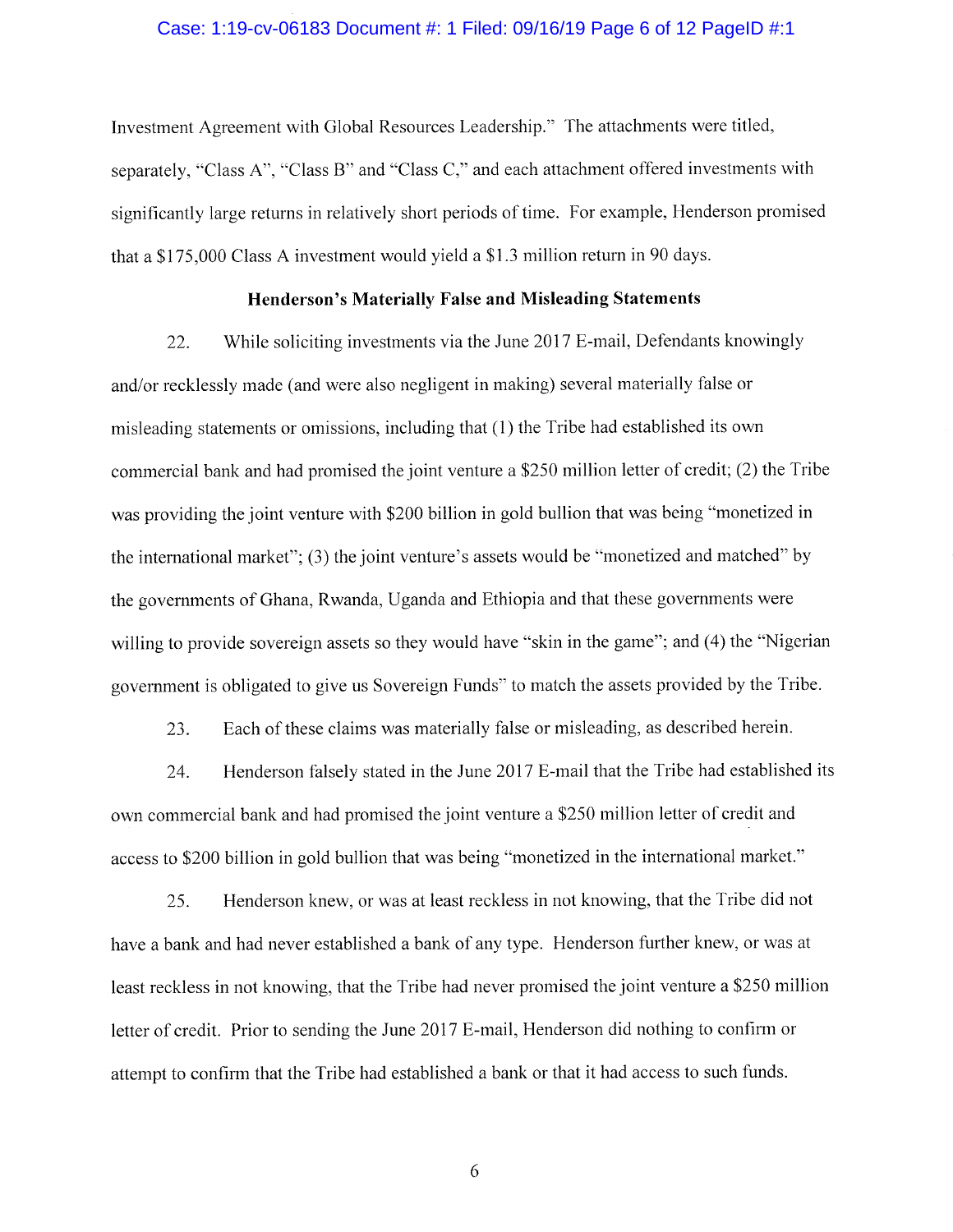## Case: 1:19-cv-06183 Document #: 1 Filed: 09/16/19 Page 7 of 12 PageID #:1

26. Likewise, Henderson knew, or was at least reckless in not knowing, that the Tribe had never promised \$200 billion in gold bullion to the joint venture, and he had no reasonable basis to believe the Tribe even had (or had access to) \$200 billion in geld bullion.

27. Henderson also falsely asserted that the joint venture's assets would be "monetized and matched" by the governments of Ghana, Rwanda, Uganda, and Ethiopia and that the Nigerian government was obligated to provide the joint venture with sovereign funds.

28. Henderson knew, or was reckless in not knowing, that the governments of Ghana, Rwanda, Uganda, and Ethiopia did not agree, and had not agreed, to "monetize" or "match" the assets of the joint venture. There were no written nor oral agreements between any of these governments and the joint venture (or either Defendant).

29. Henderson also falsely stated in the June  $2017$  E-mail that the Nigerian government was obligated to provide the joint venture with sovereign assets to match the assets provided by the Tribe. There was no such obligation by the Nigerian government at the time Henderson made that statement or at any other time.

#### Defendants' Other Deceptive and Fraudulent Conduct

30. The June 2017 E-mail attachments also stated that the invested funds were to be used to secure financial instruments to facilitate the purchase of crude oil.

31. However, Henderson knowingly and/or recklessly (arid also negligently) took a portion of Investor A's funds, which were deposited in GRL's bank account, and used it to pay for certain of his personal expenses.

## The Unregistered Securities

32. The June 2017 E-mail constituted an offer of securities, in the form of investment contracts. The June 2017 E-mail expressly solicited the investment of money, and the solicited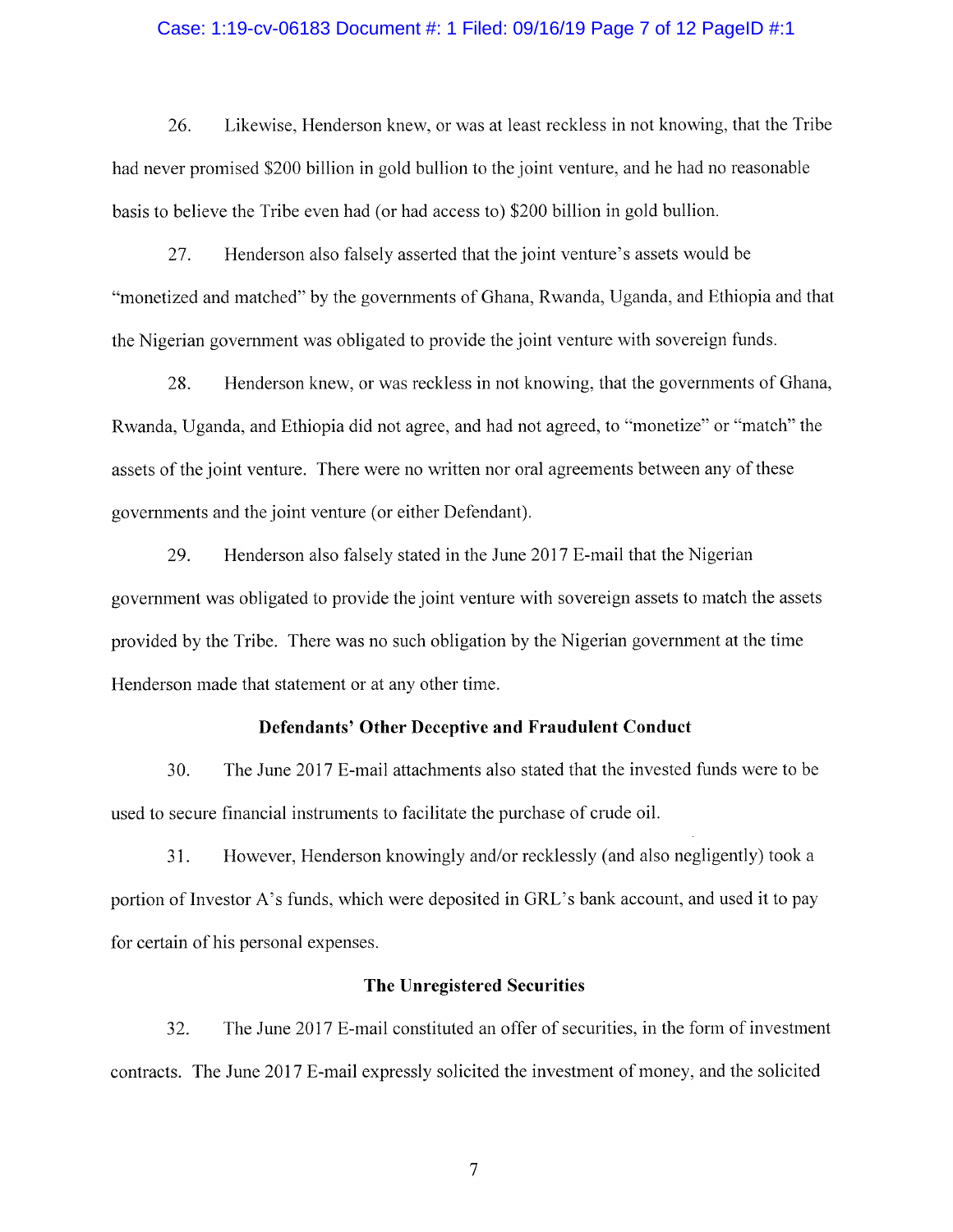## Case: 1:19-cv-06183 Document #: 1 Filed: 09/16/19 Page 8 of 12 PageID #:1

individuals, including Investor A, were asked to invest at various levels, ranging from \$10,000 to \$l 75,000.

33. The June 2017 E-mail also contemplated "shared risk with other investors" through the pooling of invested fiords, to be used to purchase the financial instruments and spread the risk of the crude oil transactions across that pool.

34. The June 2017 E-mail also promised specific returns on investments, or profits, based on the respective investment levels (e.g., Class A, B, C) described in the June 2017 E-mail and its attachments.

35. The June 2017 E-mail described the steps that Defendants and their partners would take to raise funds, obtain the financial instruments, and negotiate and execute the crude oil transactions with NPPC and foreign refineries. The June 2017 E-mail did not identify or describe any steps or actions to be taken by investors.

36. Henderson sold or offered to sell GRL's investment contracts even though they had not filed a registration statement with the Commission and the investment contracts were not exempt from the registration requirements of the Securities Act.

37. Henderson utilized means of interstate commerce by sending the June 2017 Email to over 150 individuals, including some individuals residing outside the state of Illinois. For example, Henderson offered and sold an investment contract to Investor A, who resides in California.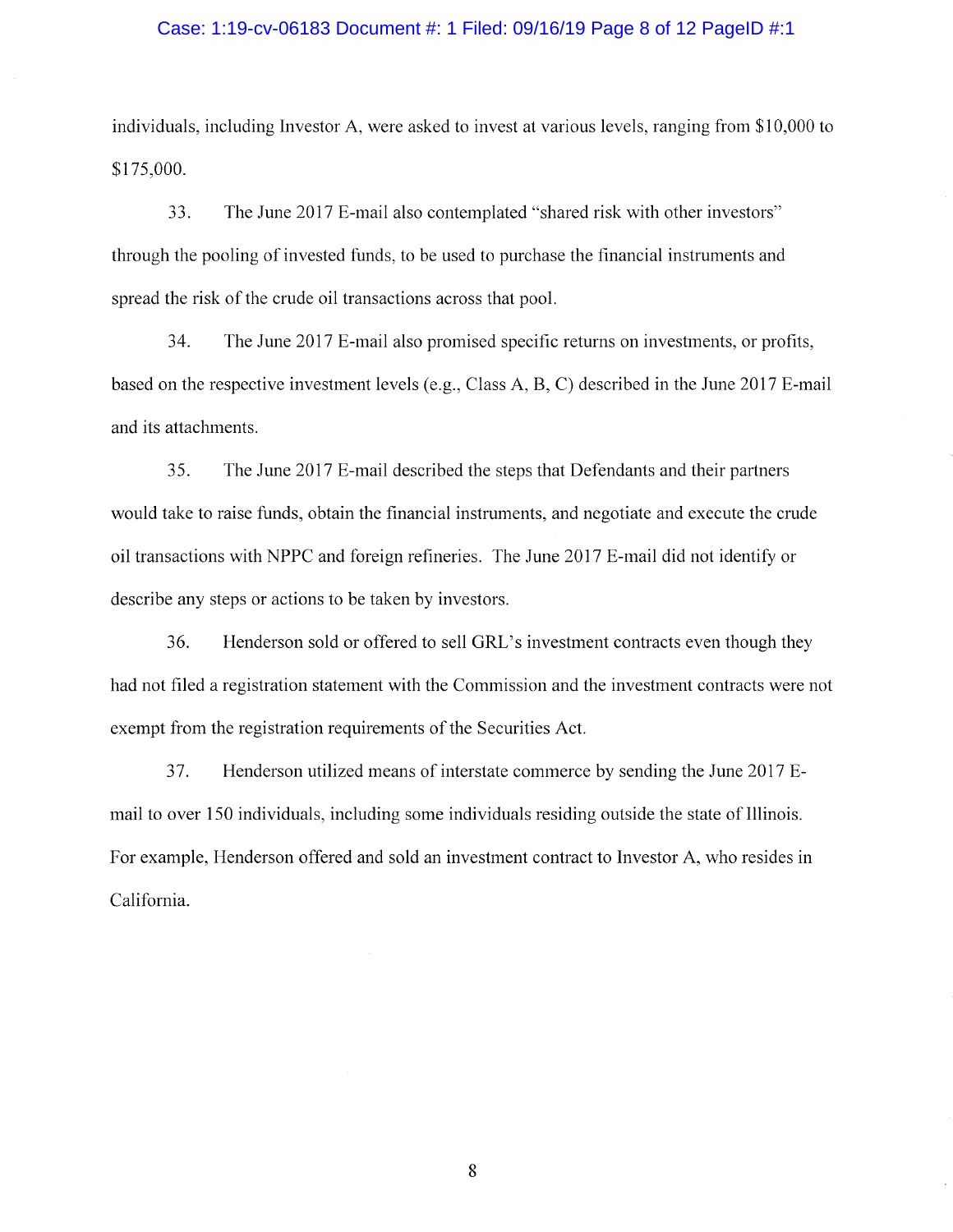#### FIRST CLAIM

## Each Defendant Violated Exchange Act Section 10(b) and Rule 10b-5

38. The Commission realleges and incorporates by reference paragraphs 1 through J7.

39. Each Defendant, directly and indirectly, with scienter, and in connection with the purchase or sale of securities and by use of the means or instruments of interstate commerce or the mails: (a) has employed devices, schemes or artifices to defraud; (b) has made untrue statements of material fact or omitted to state material facts necessary in order to make the statements made, in light of the circumstances under which they were made, not misleading; and {c) has engaged in acts, practices, or courses of business which operated, would operate, and/or are operating as a fraud or deceit upon the purchasers, sellers, and/or prospective purchasers or sellers of securities.

40. By reason of the foregoing, each Defendant violated and, unless restrained and enjoined, will continue to violate Exchange Act Section 10(b) [15 U.S.C. § 78j(b)] and Rule lOb-5 [17 C.F.R § 240.1Ob-5] thereunder.

## **SECOND CLAIM**

## Each Defendant Violated Securities Act Section 17(a)

41. The Commission realleges and incorporates by reference paragraphs 1 through 37.

42. Each Defendant, directly or indirectly, in the offer or sale of securities and by use of the means or instruments of interstate commerce or the mails: (a) has employed, is employing, or is about to employ devices, schemes, or artifices to defraud; (b) has obtained, is obtaining, or is about to obtain money or property by means of untrue statements of material fact and the omissions of material facts necessary to make the statements made, in light of the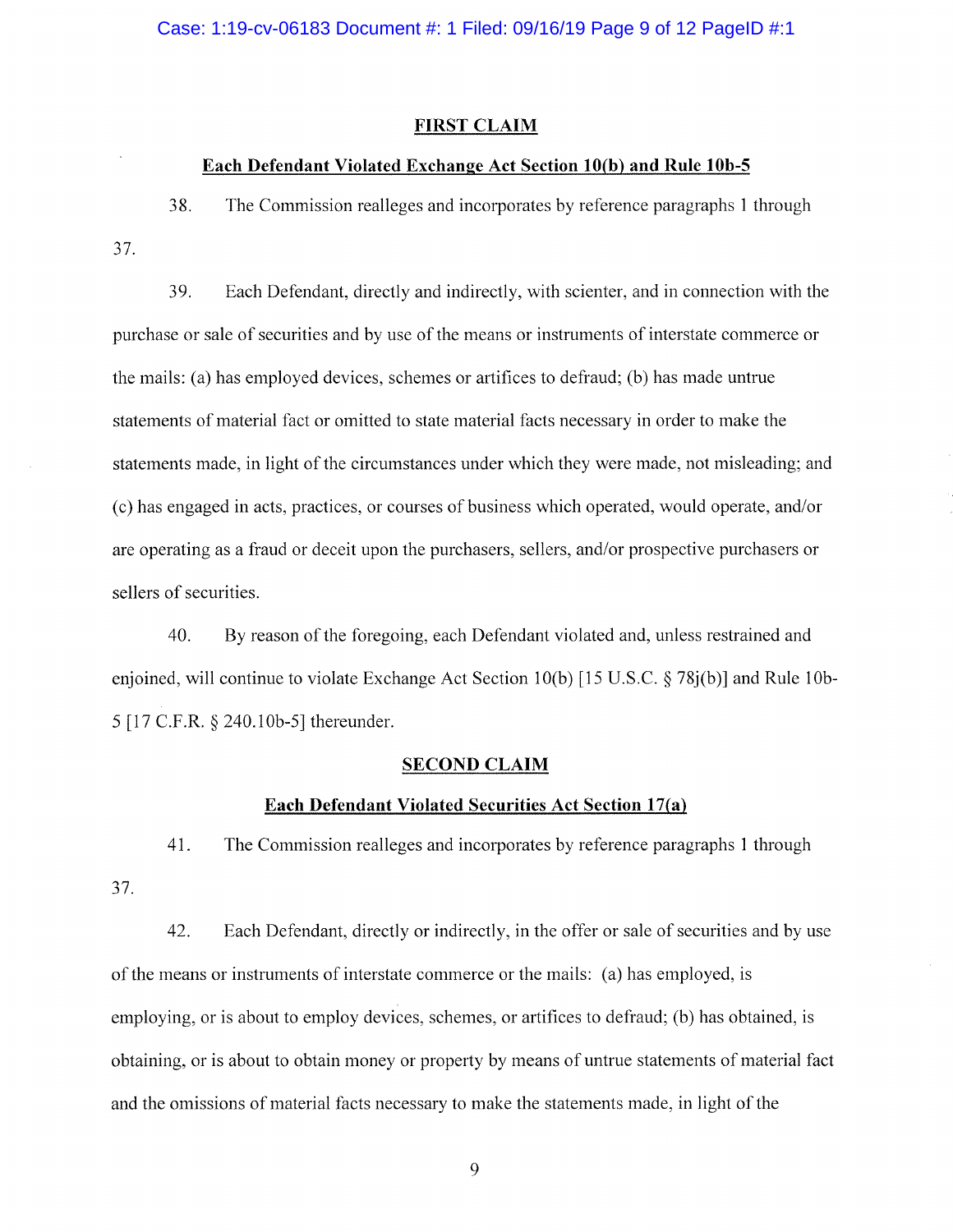## Case: 1:19-cv-06183 Document #: 1 Filed: 09/16/19 Page 10 of 12 PageID #:1

circumstances under which they were made, not misleading; and (c) has engaged, is engaged, or is about to engage in transactions, acts, practices, and courses of business which operated, would operate, and/or are operating as a fraud upon the purchasers, sellers, and/or prospective purchasers or sellers of securities.

43. Defendants engaged in the aforementioned conduct with scienter, and they also failed to exercise reasonable care with regard to their conduct and consequently were negligent.

44. By reason of the foregoing, each Defendant has violated and, unless restrained and enjoined, will continue to violate Securities Act Section 17(a) [15 U.S.C. § 77q(a)].

## THIRD CLAIM

## Each Defendant Violated Securities Act Sections  $5(a)$  and  $5(c)$

45. The Commission realleges and incorporates by reference paragraphs 1 through 37.

46. The June 2017 E-mail, plus the attachments, constituted an offer of securities, and at least one investor purchased securities based on Defendants' offer of securities.

47. Each Defendant, directly or indirectly, made use of the means or instruments of transportation or communication in interstate commerce or of the mails to offer and sell securities in the form of investment contracts and carried or caused to be carried through the mails, or in interstate commerce, by means or instruments of transportation, such securities for the purpose of sale or for delivery after sale, when no registration statement had been tiled or was in effect as to such securities and for which no exemption validly applied.

48. By reason of the foregoing, each Defendant has violated and, unless restrained and enjoined, will continue to violate Securities Act Sections  $5(a)$  and  $5(c)$  [15 U.S.C. §§ 77e(a) and  $77e(c)$ ].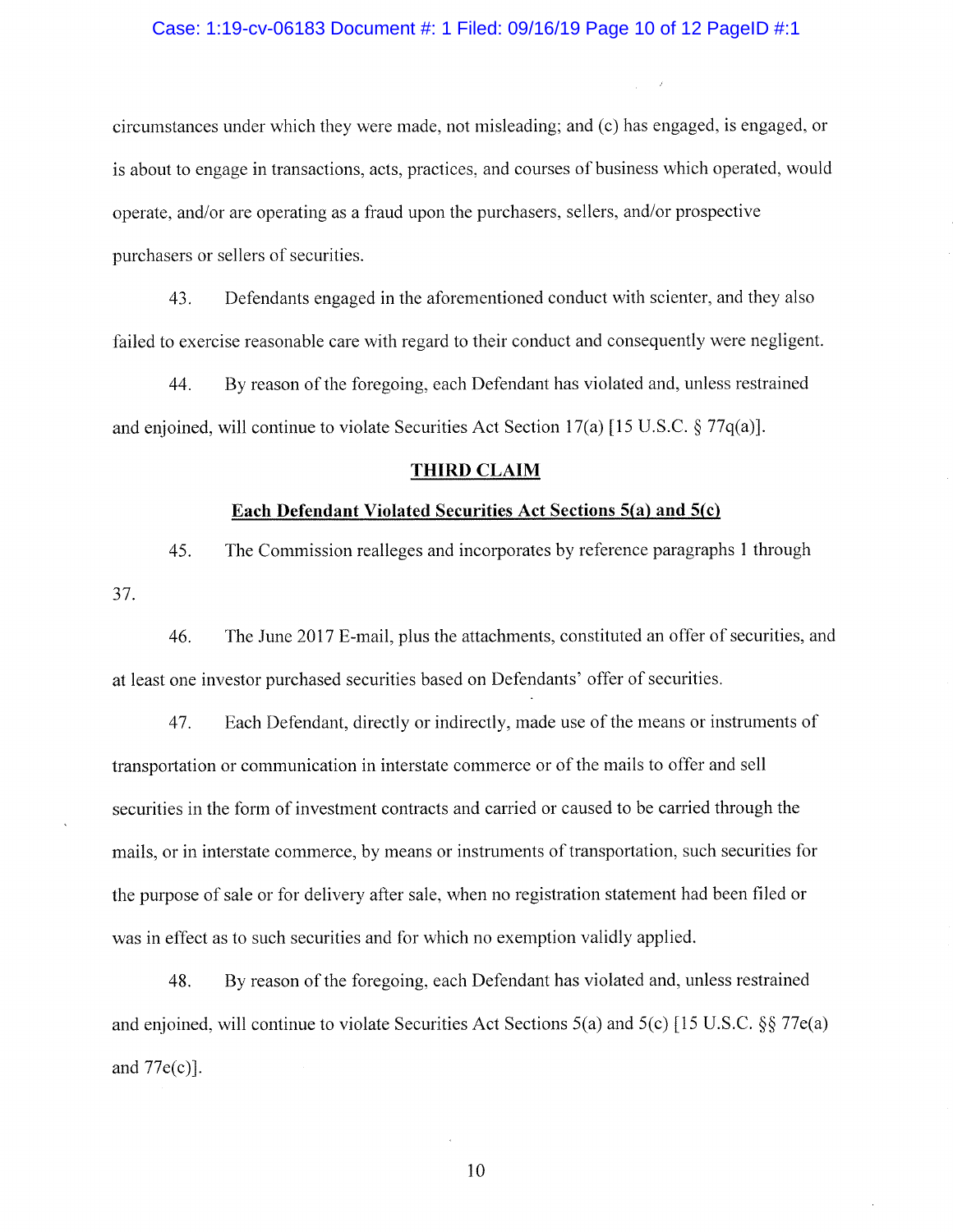## PRAYER FOR RELIEF

WHEREFORE, the Commission respectfully requests that the Court enter a judgment:

I.

Finding that Defendants committed the violations alleged above;

# lI.

Permanently enjoining Defendants from further violations of Sections 10(b) of the .Exchange Act [15 U.S.C. § 78j(b)] and Rule lOb-5 [17 C.F.R. § 240.1Ob-SJ thereunder, and Sections 17(a), 5(a), and 5(c) of the Securities Act [15 U.S.C.  $\S$  77q(a), 77e(a), and 77e(c)];

## III.

Permanently enjoining Defendants from directly or indirectly, including but not limited to through any entity owned or controlled by either of them, participating in the issuance, purchase, offer, or sale of any security, provided, however, that such injunction shall not prevent Defendant Henderson from purchasing or selling securities for his own personal account;

## IV.

Ordering Defendants to disgorge and pay all ill-gotten gains received or unjust enrichment derived from the illegal conduct alleged in this Complaint, plus pre judgment interest thereon;

### V.

Ordering Defendants to pay civil monetary penalties pursuant to Section 20(d) of the Securities Act [15 U.S.C.  $\S 77t(d)$ ] and Section 21(d)(3) of the Exchange Act [15 U.S.C.  $\S$ 78u(d)(3)];